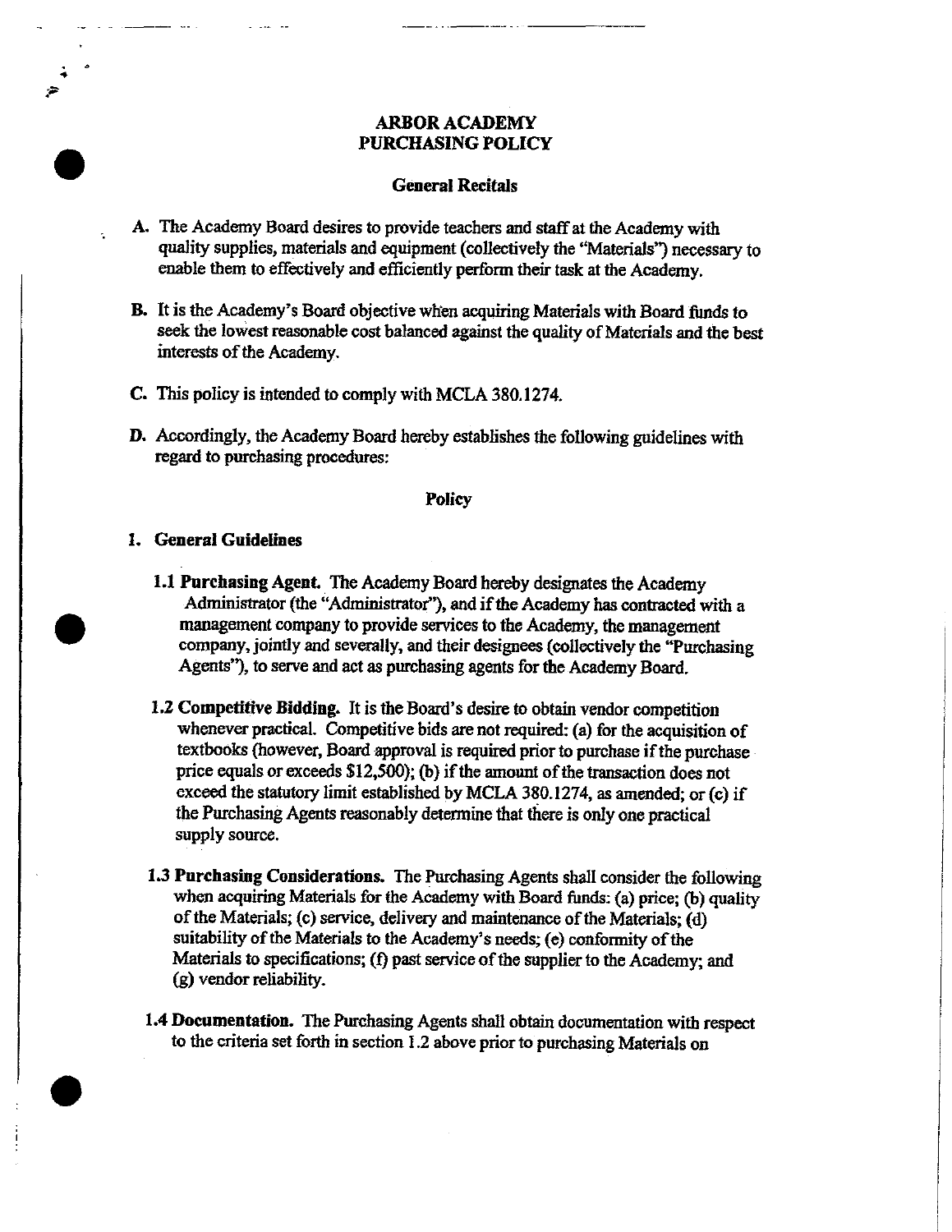behalf of the Board with Board funds, unless the purchase is of a minor or emergency nature.

- 1.5 Purchase Order System. The Board authorizes and directs its Purchasing Agents to develop and implement a purchasing order system as a means of budgetary control.
- **2 Competitive Bids**

 $\mathbf{1}$ 

- 2.2 When Competitive Bids Are Necessary. The Purchasing Agent shall obtain competitive bids before purchasing Materials for the Board with Board funds if the purchase price, as an item or a group of related items, equals or exceeds Twelve Thousand Five Hundred and No/100 (\$12,500.00) Dollars, unless otherwise allowed by this Policy (inclusive of but not limited to section 1.2 and section 3.2) and State statute or regulation.
- 2.3 Discretion of Purchasing Agents. The Purchasing Agents shall have discretion deciding whether the purchases are made on the basis of requested term quotations (which can be obtained in writing or orally), or advertising for bids. If bid quotations are received orally, the Purchasing Agents shall document them in writing.
- 2.4 Process. Competitive bids shall be opened by the Purchasing Agents as stated in the bid advertisement or in the invitation to bid quote. If no time and place is specified, the Purchasing Agents may open the bids at a time and place determined by the Purchasing Agents, in their discretion:
- 2.5 Low Bid; Exceptions. Subject to the factors set forth in section 1.3 above, the lowest responsible bidder (as determined by the sole discretion of the Purchasing Agents) submitting a competitive price quotation or bid shall ordinarily be awarded the contract. However, the Academy Board hereby delegates to the Purchasing Agents the right to accept or reject any bid when the Purchasing Agents feel it is in the best interest of the Academy to do so. In the case of construction, if all bids are rejected, the Purchasing Agent shall re-advertise in the manner provided by the law.
- 2.6 Late Bids. All bids received after the date and time specified by the Purchasing Agents shall be returned to the bidder unopened. Changes in the amount or condition of the bid shall not be allowed once the bid has been received.
- 2.7 Alternate Bids. Voluntary alternate bids submitted to the Purchasing Agents by a bidder shall not be considered in determining low bids. However, alternate bids may be negotiated after the successful bidder has been determined.
- 2.8 Construction Bids. Construction bidders shall be required to file security with the Academy Board in the amount of five percent  $(5%)$  of the amount of the bid,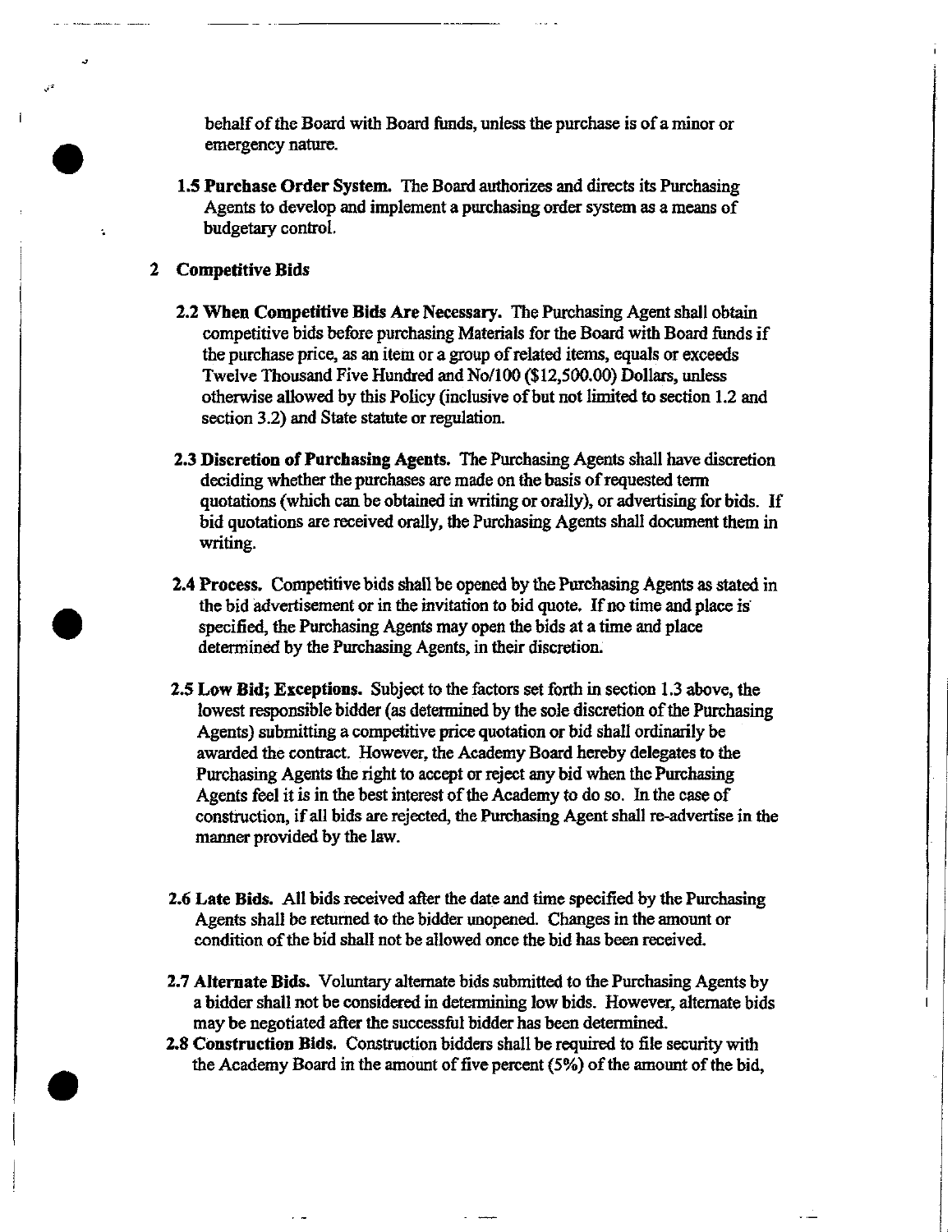to secure the Academy from loss or damage by reason of the withdrawal of the bid or by failure of the bidder to enter a contract for the performance if the bid is accepted by the Board.

2.9Retention of Bids. The Purohasing Agents shall make available to the Academy Board upon request the price quotations or competitive bids obtained from vendors for Materials. The Purchasing Agents shall retain this information until the Academy Board has formally accepted the audit for the fiscal year.

# 3 Miscellaneous

- 3.2 Information Quotations. The Parchasing Agents may use informal quotations (verbal information of price and terms on equal products or servioes) seoured person or by telephone or by means of other electronic communications to purchase ordinary supplies used by the Academy or Materials, which are commodities and are readily available in the market place.
- 3.3 Emergency Purchases. The Purchasing Agents are authorized to make emergency purchases without using the quotation or bidding process. Such emergencies may arise as a result of an accident or unforeseen occurrence, which could affect the life, health, welfare or safety of the Academy's students, staff or property.
- 3.4 Parchasiag Rules and Regulations. The Perehasing Agents shall develop any rules or regulations necessary to implement this policy, including requisition and approval procedures, verifications or parohases, and verification that goods have been received in an acceptable condition.

Dated: 12/2/98

Dan Downing President, Board of Directors

Adopted by the Board at a regularly soheduled meeting held 12/2/98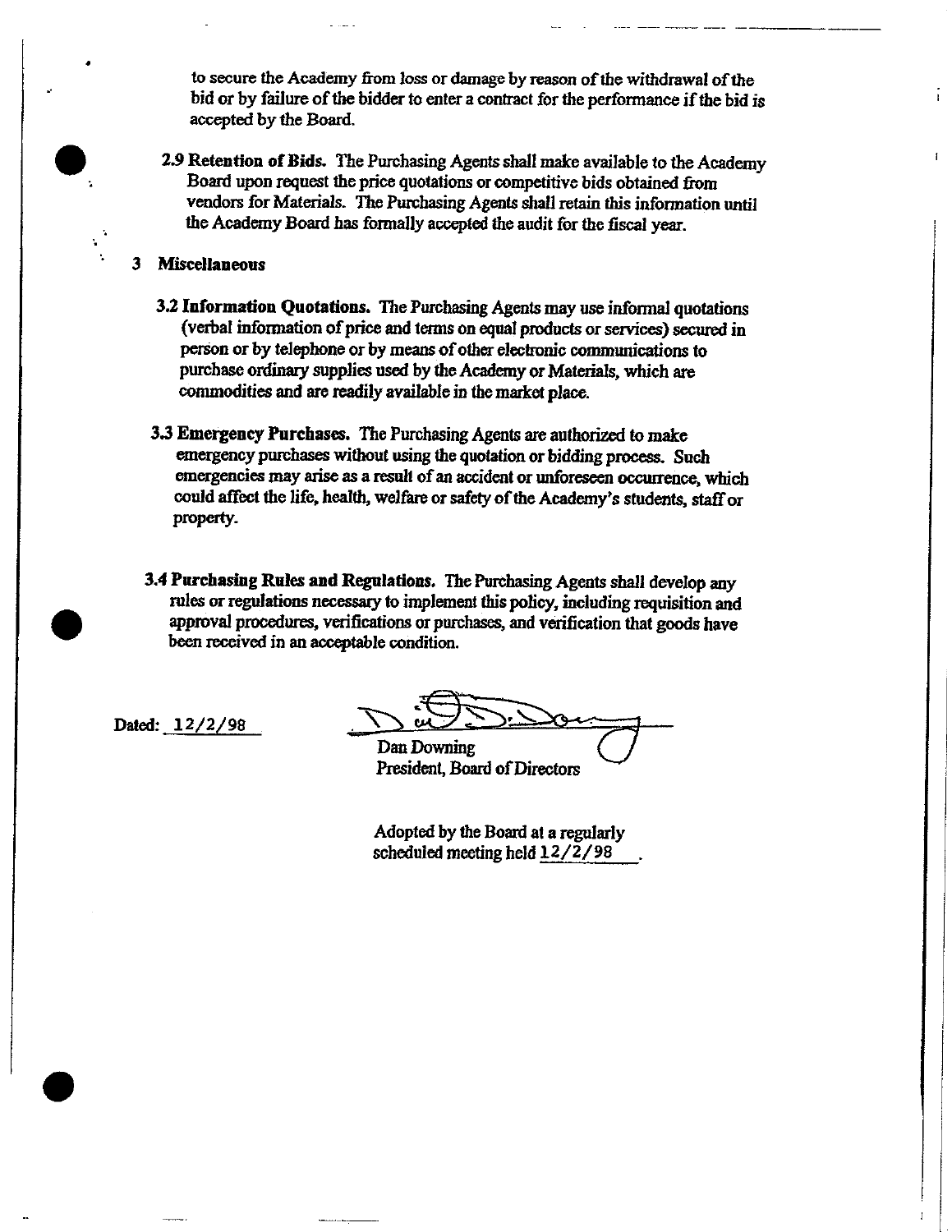**ARBOR ACADEMY** Board Meeting Minutes December 2, 1998

اقل المستقبل الماضي.<br>المريد المستقبل الماضي.

Board Members Attending: Dan Downing, Norm Hamann Sr., John Marshall Brandage Sr.

Members Absent: Maria Malott, Jan Burland

Non-Board Members Attending: Bob Forton, Ronald R. Hutchinson, Allison Sandefur

### CALL TO ORDER  $\mathbf{1}$ .

The meeting was called to order at 12:36p.m.

### APPROVAL OF MINUTES  $\overline{\mathbf{2}}$

John Brundage moved that the minutes of the meeting of October 7, 1998 be approved, the motion was seconded by Norm Hamann and the motion was passed 3 to 0.

### ENROLLMENT REPORT  $\overline{3}$ .

Allison Sandofur presented a report on the enrollment of Arbor Academy as of December 1, 1999. The report shows 11 children enrolled in kindergarten, 6 children enrolled in first grade and 9 children enrolled in second grade for a total of 26 children. Two more second grade students have enrolled since the October 7, 1998 meeting. One student transferred from Endeavor. Dan Downing requested that Arbor Academy ask Endeavor for the remainder of the pupil's state aid.

### INSURANCE UPDATE 4

Dr. Ronald Hutchinson reported a modified policy without vehicle coverage is in place. The broker is Cambridge Underwriters in Southfield, Michigan.

### APPROVAL OF PURCHASING POLICY 5.

Dr. Ronald Hutchinson offered a draft policy for Board consideration. Norm Hamann moved that the policy be approved; John Brundage seconded the motion. The motion was passed 3 to 0 with the change on the back page reflecting Dan Downing as President.